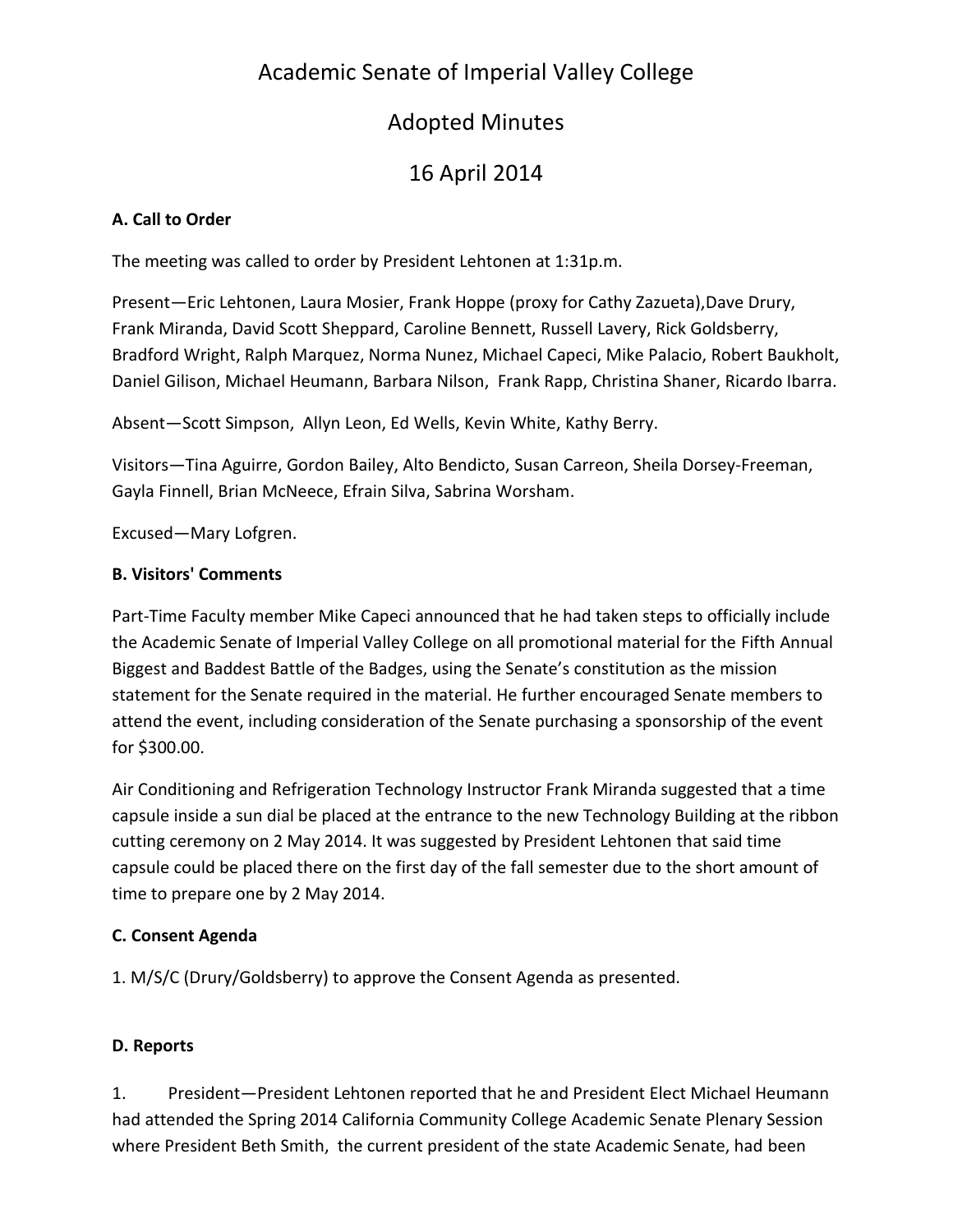voted out following a number of controversial issues and which was followed by the resignation of those who had supported President Smith.

He further reported that he had run for the Board of the state Academic Senate but lost in the election by the General Assembly.

He concluded his report by informing the Senate that all resolutions critical of the Accrediting Commission of Community and Junior Colleges (ACCJC) had passed.

2. Past President—There was no Past President's report.

3. Treasurer—Senate Treasurer Caroline Bennett reported that \$937.64 had been spent on travel, and that therefore the Senate balance stands at \$2,127.01.

4. Associated Student Government—Associated Student Government President Ricardo Ibarra reported that the 2013-2014 ASG had completed all events for the year with the exception of the Spring Awards Ceremony which they are preparing for. He further noted that the ASG had donated a new scoreboard to the gymnasium in the De Paoli Sports Complex.

5. Part-Time—Part-Time Instructor Mike Palacio reported that the IVC Part-Time Faculty Association shall meet on 17 May 2014 in room 2137.

6. Curriculum Committee— Curriculum Committee Co-Chairman Michael Heumann reported that the committee shall meet two more times during this semester, both before the next Academic Senate meeting, and that focus during those meetings shall be on finalizing the faculty hiring priority list and revisions to administrative procedures, including forms for determining class enrollment size.

7. College Council—College Council Co-Chairman Daniel Gilison reported that a special meeting of the Curriculum Committee had been held, at which time they had reviewed and approved the IVC response to the Accrediting Commission for Community and Junior College's letter to Imperial Valley College.

He further reported that at their regularly scheduled meeting they had discussed Other Post-Employment Benefits funds liability.

8. CART—CART Co-chairman Brian McNeece reported that IVC had an on-site visit by the accrediting team on 14 April 2014 and 15 April 2014 and that said team had submitted a report to the ACCJC. He further stated that following the visit the CART Committee has returned to the focus of integrating CART into the regular business of IVC.

9. Distance Education—Distance Education Committee Chairwoman Gayla Finnell reported that at its meeting of 9 April 2014, the Distance Education Committee had approved language for proposed changes to the IVC "Regular Effective Contact" policy.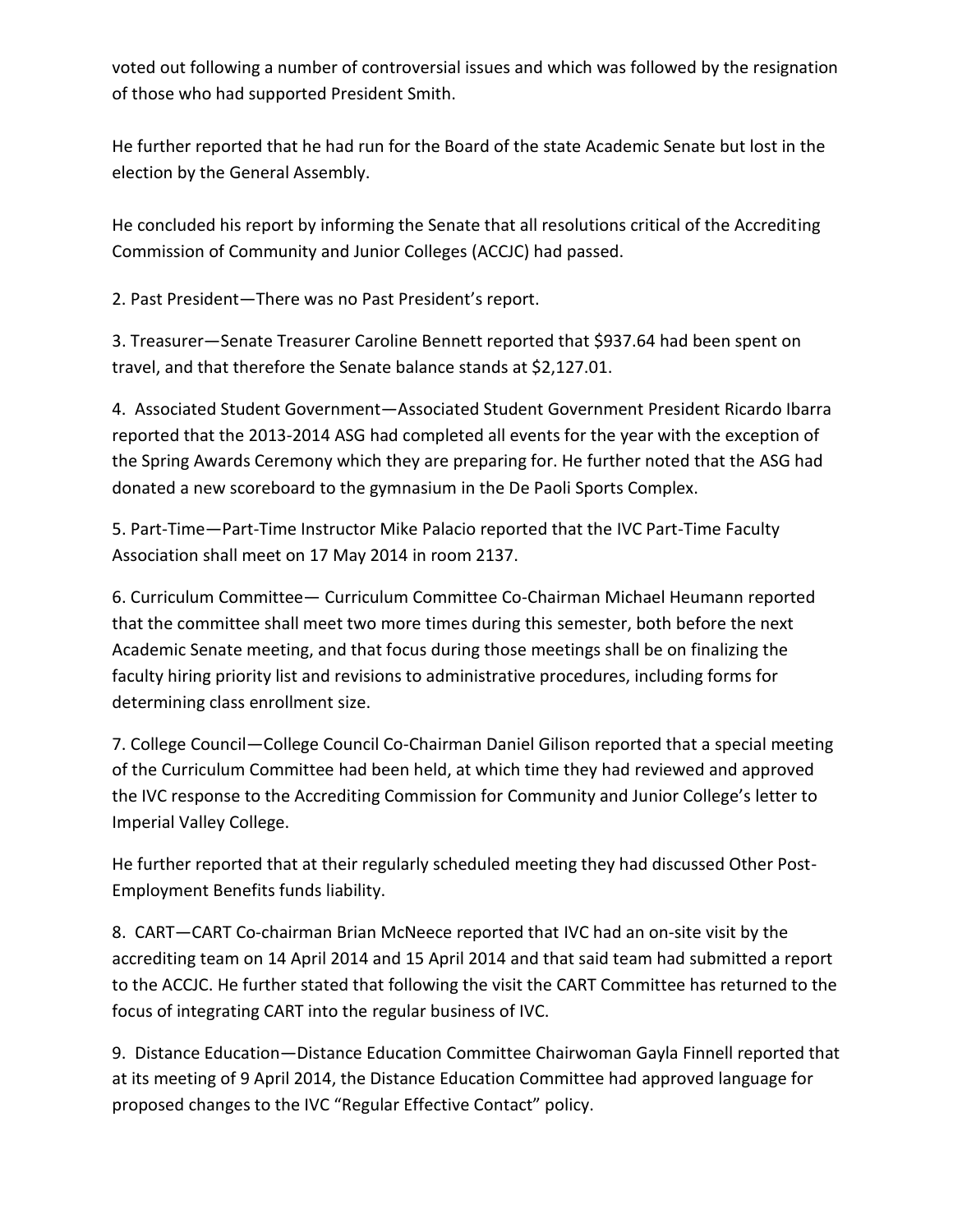She completed her report by stating that the committee has begun developing an on-line orientation course and a faculty handbook for distance education.

10. Technology Planning—Technology Planning Committee Chairwoman Gayla Finnell reported that at its meeting of 10 April 2014, the Technology Planning Committee approved replacement of document cameras and, in conjunction with the ASG, began discussion of revitalizing the Student Technology Advisory Committee.

### **E. Update on Previous Discussion and Information Items**

1. Academic Senate Fund Raiser—Frank Rapp

Secretary Frank Rapp announced that he shall inform the IVC faculty and staff that they are all invited to a soiree at which a silent auction shall be held and which shall not require ticket purchases for attendance. Said event shall be held during the evening of 2 May 2014.

2. Rafael Santos Award—Mary Lofgren

President Lehtonen announced that this item was being pulled from the agenda.

3. Faculty Hiring Procedures Review Committee—Marion Boenheim

President Lehtonen, on behalf of Interim Chief Human Resources Officer Marion Boenheim, informed the Senate that the Faculty Hiring Procedures Review Committee determined that recent changes to hiring procedures had never been formalized, and thus the decision was made to return to earlier policies and procedures and that the committee shall continue its work during the 2014-2015 academic year.

Human Resources Analyst Sheila Dorsey-Freeman added that the committee shall focus on making academic hiring procedures and policies be consistent with all other IVC hiring procedures and policies.

#### **F. New Discussion and Information Items**

1. Sabbatical Process Review Committee—First Reading—Eric Lehtonen

President Lehtonen informed the Senate that the purpose of this resolution is to improve IVC sabbatical leave policy to better serve both the institution and individual faculty requesting sabbatical leave, identifying proposed changes to the form provided to requestors, anonymity of requestors with focus on the sabbatical proposal itself, and inclusion of abstract of the request. He further stated that some of the items in the proposal would be subject to negotiations.

## 2. New Faculty Orientation Committee—First Reading—Norma Nunez

Senator Norma Nunez stated that the resolution addresses first day of employment issues and more precise and comprehensive information for new hires through a revised "New Faculty Handbook."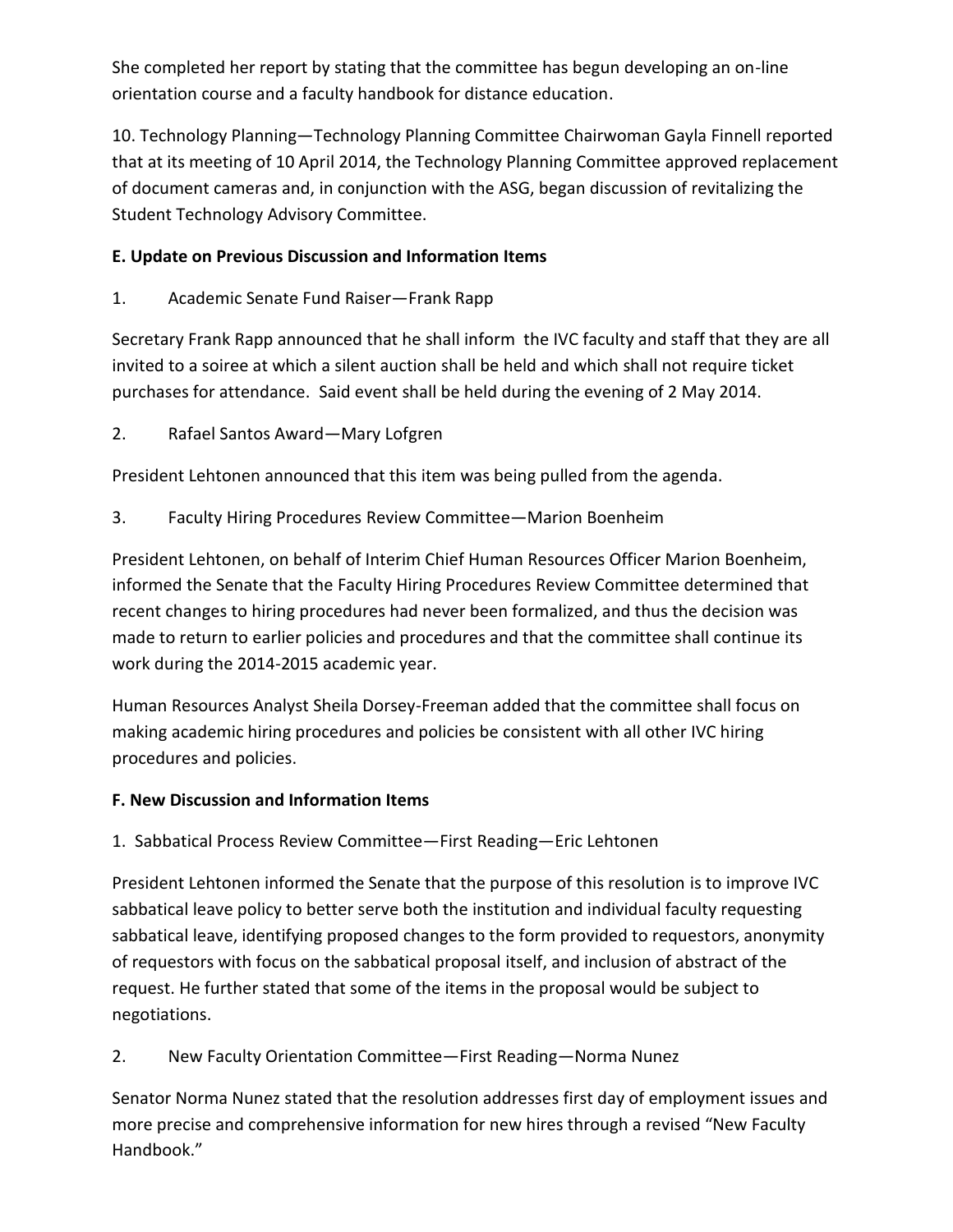Discussion ensued including concerns regarding a request for Human Resources to be informed of meetings and/or involved in said meetings.

3. Academic Senate By-Law Review Committee—First Reading—Michael Heumann

President-Elect Heumann informed the Senate that the most significant changes to the Senate By-Laws involved an addition to and deletions of standing committees.

4. Distance Education Regular and Effective Contact—First Reading—Gayla Finnell

Distance Education Committee Chairwoman Gayla Finnell informed the Senate that previous Distance Education documents did not properly explain IVC "Regular and Effective Contact" policies and that the proposed resolution language shall do so by ensuring that regular and effective contact shall be demonstrable by distance education faculty.

5. 2014-2015 Academic Senate Executive Committee Election Announcement—Frank Rapp

Secretary Rapp announced that election of 2014-2015 Academic Senate Executive Committee members shall take place at the regularly scheduled meeting of the IVC Academic Senate on Wednesday, 7 May 2014.

6. 2014-2015 Curriculum Committee Chairperson Election Announcement—Frank Rapp

Secretary Rapp announced that election of 2014-2015 Curriculum Committee Chairperson shall take place at the regularly scheduled meeting of the IVC Academic Senate on Wednesday, 7 May 2014.

7. Environmental Health and Safety Committee—Daniel Gilison

Vice President Daniel Gilison informed the Senate that one faculty position needs to be filled on the Environmental Health and Safety Committee and further stated that he shall inform the IVC faculty of the opening, including information regarding the exigencies of the position.

8. +/- Grading Survey—Eric Lehtonen

President Lehtonen provided the Senate and those present with results of the "+/- Grading" survey, noting that said results indicated that a majority of IVC faculty are opposed to any changes to IVC grading policy, particularly including +/- options to student grades.

#### **G. Action**

1. Distance Education Committee Composition —Second Reading—Gayla Finnell

M/S/C Marquez abstained (Drury/Nunez) to approve the "Distance Education Committee Composition" resolution as presented.